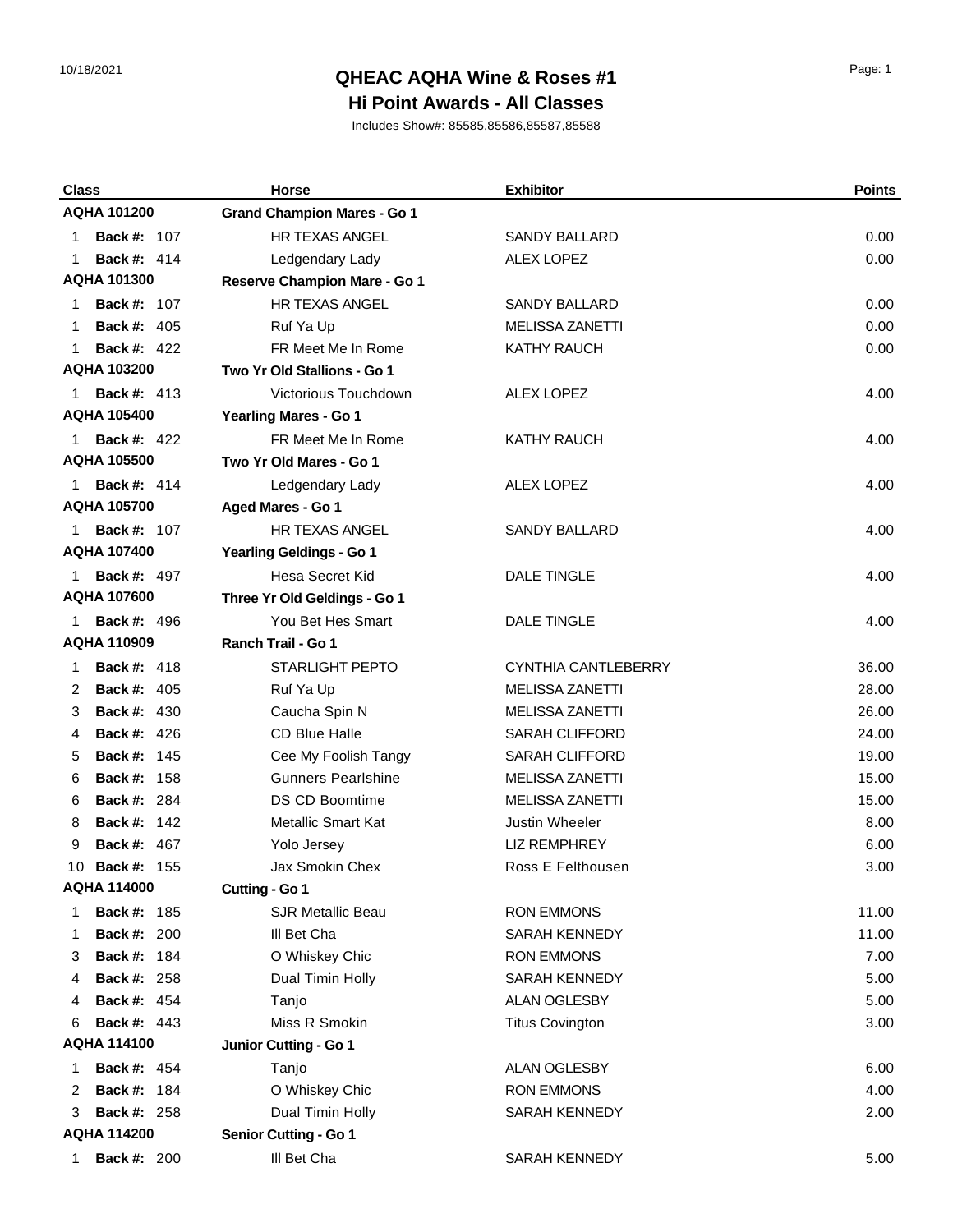## 10/18/2021 Page: 2 **QHEAC AQHA Wine & Roses #1**

### **Hi Point Awards - All Classes**

| <b>Class</b> |                    | <b>Horse</b>                    | <b>Exhibitor</b>            | <b>Points</b> |
|--------------|--------------------|---------------------------------|-----------------------------|---------------|
| 2            | <b>Back #: 185</b> | <b>SJR Metallic Beau</b>        | <b>RON EMMONS</b>           | 4.00          |
| 3            | <b>Back #: 423</b> | Montana Jule Star               | Chris Johnson               | 3.00          |
|              | <b>AQHA 116000</b> | <b>Working Cow Horse - Go 1</b> |                             |               |
| 1            | <b>Back #: 185</b> | <b>SJR Metallic Beau</b>        | <b>RON EMMONS</b>           | 8.00          |
| 2            | Back #:<br>186     | Playguns Pepto                  | <b>RON EMMONS</b>           | 6.00          |
| 3            | <b>Back #: 183</b> | Let The Cash Ride               | <b>RON EMMONS</b>           | 4.00          |
| 4            | <b>Back #: 450</b> | Dreamin Of Denver               | <b>Titus Covington</b>      | 1.00          |
|              | <b>AQHA 116200</b> | Senior Working Cow Horse - Go 1 |                             |               |
| 1            | <b>Back #: 185</b> | <b>SJR Metallic Beau</b>        | <b>RON EMMONS</b>           | 6.00          |
| 2            | Back #:<br>- 183   | Let The Cash Ride               | <b>RON EMMONS</b>           | 4.00          |
| 3            | <b>Back #: 429</b> | Missin My Cowboy                | David Busick                | 2.00          |
|              | <b>AQHA 134100</b> | Junior Reining - Go 1           |                             |               |
| 1            | <b>Back #: 415</b> | <b>Shiners Tuff Chic</b>        | <b>SARAH KENNEDY</b>        | 14.00         |
| 1            | <b>Back #: 489</b> | Sugar Baby                      | <b>ERIC LAPORTE</b>         | 14.00         |
| 3            | <b>Back #: 481</b> | <b>KJ Smart Hickory</b>         | <b>TAMARA BONNETT</b>       | 12.00         |
| 4            | <b>Back #: 490</b> | <b>Baby Bells</b>               | <b>ERIC LAPORTE</b>         | 10.00         |
| 5            | <b>Back #: 481</b> | <b>KJ Smart Hickory</b>         | <b>Wes Chappell</b>         | 8.00          |
| 6            | <b>Back #: 465</b> | My Skill Your Luck              | William Coburn III          | 6.00          |
|              | <b>AQHA 134200</b> | Senior Reining - Go 1           |                             |               |
| 1            | <b>Back #: 404</b> | <b>Topsails Guru</b>            | <b>RON EMMONS</b>           | 13.00         |
| 1            | <b>Back #: 480</b> | <b>Smart Dualin Cat</b>         | Wes Chappell                | 13.00         |
| 3            | <b>Back #: 185</b> | <b>SJR Metallic Beau</b>        | <b>RON EMMONS</b>           | 8.00          |
| 4            | <b>Back #: 409</b> | ISR My Little Cielo             | Karin Sofia Hiltbrand       | 2.00          |
|              | <b>AQHA 136000</b> | <b>Western Riding - Go 1</b>    |                             |               |
| 1            | <b>Back #: 169</b> | JAX R BETTER TO OPEN            | <b>MIKE WEAVER</b>          | 7.00          |
| 2            | <b>Back #: 477</b> | Rocking Hot                     | Trisha K Wright             | 5.00          |
|              | <b>AQHA 136004</b> | L1 Western Riding - Go 1        |                             |               |
| 1            | <b>Back #: 159</b> | <b>KRYMSUNS KOWGIRL</b>         | <b>MELISSA ZANETTI</b>      | 11.00         |
| 2            | <b>Back #: 137</b> | Flat Otto Money                 | <b>TAYLOR LAUREN DEPPEN</b> | 7.00          |
| 3            | <b>Back #: 477</b> | Rocking Hot                     | Trisha K Wright             | 4.00          |
|              | <b>AQHA 138004</b> | L1 Trail - Go 1                 |                             |               |
| 1            | <b>Back #: 477</b> | Rocking Hot                     | Trisha K Wright             | 30.00         |
| 2            | <b>Back #: 143</b> | Surely A Goodbar                | Gabrielle D'Agostini-Lopes  | 23.00         |
| 3            | <b>Back #: 433</b> | Hotter Than Krymsun             | <b>MIKE WEAVER</b>          | 16.00         |
| 4            | <b>Back #: 148</b> | Its Ben A Pleasure              | David Busick                | 14.00         |
| 4            | <b>Back #: 449</b> | <b>Her Southern Best</b>        | Gabrielle D'Agostini-Lopes  | 14.00         |
| 6            | <b>Back #: 487</b> | The Good Ride                   | David Busick                | 11.00         |
| 7            | <b>Back #: 192</b> | Assign Of True Love             | Linda Sherman               | 6.00          |
| 8            | <b>Back #: 160</b> | <b>VS Chocolate Coded</b>       | Jennifer L Wheeler          | 4.00          |
| 9            | <b>Back #: 156</b> | Lazy N Blue                     | <b>MIKE WEAVER</b>          | 1.00          |
| 9            | <b>Back #: 412</b> | One Hot Nite                    | Justin Wheeler              | 1.00          |
|              | AQHA 138100        | Junior Trail - Go 1             |                             |               |
| 1            | <b>Back #: 477</b> | Rocking Hot                     | Trisha K Wright             | 18.00         |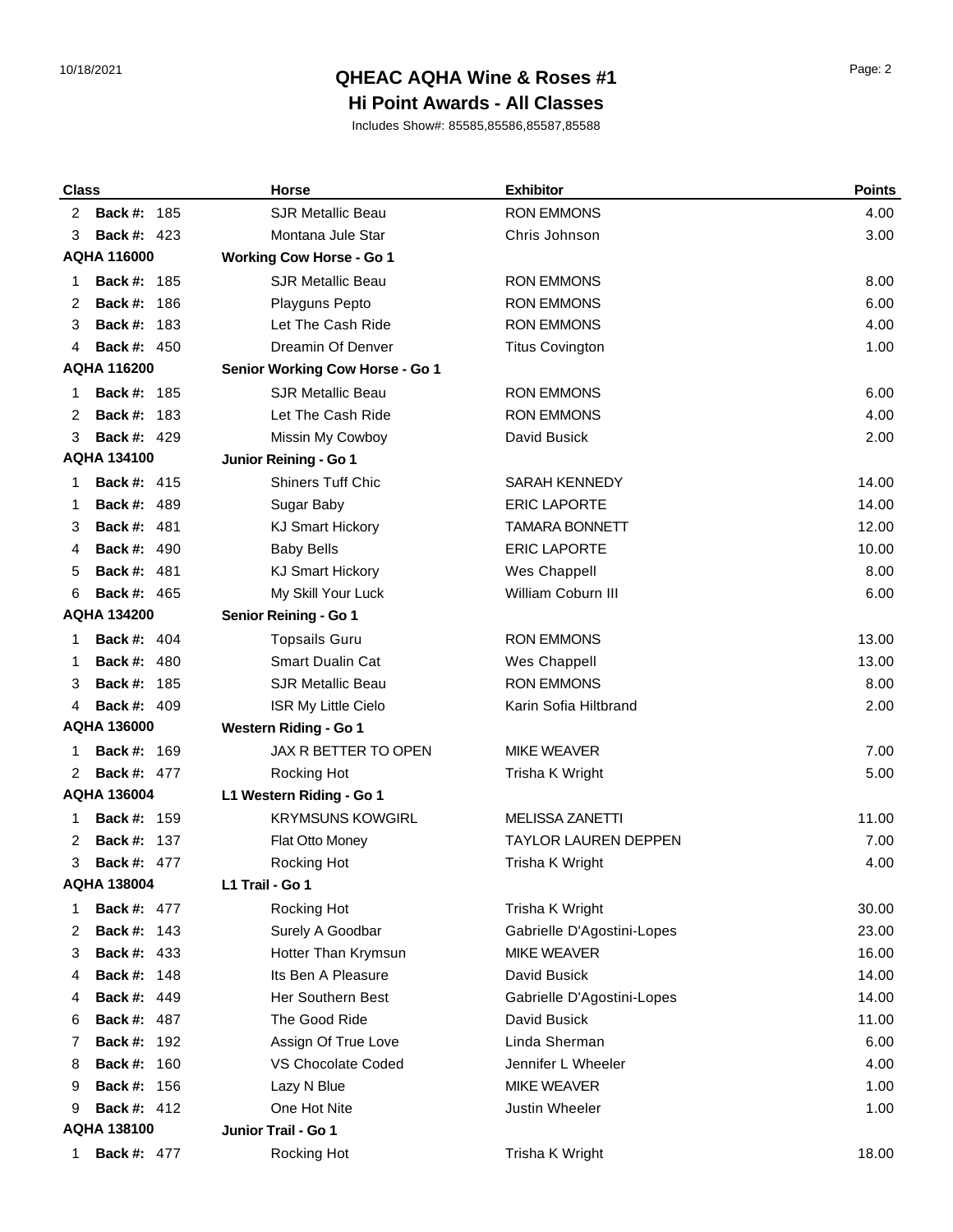# 10/18/2021 Page: 3 **QHEAC AQHA Wine & Roses #1**

### **Hi Point Awards - All Classes**

| <b>Class</b> |                    | <b>Horse</b>                   | <b>Exhibitor</b>           | <b>Points</b> |
|--------------|--------------------|--------------------------------|----------------------------|---------------|
| 2            | <b>Back #: 143</b> | Surely A Goodbar               | Gabrielle D'Agostini-Lopes | 12.00         |
| 3            | <b>Back #: 471</b> | <b>Martinis In The Dark</b>    | <b>Delaney Davis</b>       | 8.00          |
| 4            | <b>Back #: 175</b> | <b>HP Remember Me</b>          | Whitney P Romanoff         | 6.00          |
| 5            | <b>Back #: 196</b> | <b>Hussh Money</b>             | David Busick               | 4.00          |
|              | <b>AQHA 138200</b> | Senior Trail - Go 1            |                            |               |
| 1            | <b>Back #: 154</b> | Slow Lopin Louie               | David Busick               | 12.00         |
| 1            | <b>Back #: 411</b> | <b>HP Heza Dream</b>           | <b>Justin Wheeler</b>      | 12.00         |
| 3            | <b>Back #: 488</b> | Only Zips Invited              | <b>CHERYL BUSICK</b>       | 11.00         |
| 4            | <b>Back #: 136</b> | OUT FOR CHOCOLATE              | <b>MIKE WEAVER</b>         | 5.00          |
| 5            | <b>Back #: 466</b> | Am I A Badge                   | Jarod W Wright             | 2.00          |
|              | <b>AQHA 142004</b> | L1 Western Pleasure - Go 1     |                            |               |
| 1            | <b>Back #: 442</b> | Kruzin For A Cowgirl           | <b>RON MCCULLUM</b>        | 26.00         |
| 2            | <b>Back #: 474</b> | RR I Told You So               | Jacqueline Allen- Landeene | 18.00         |
| 3            | <b>Back #: 156</b> | Lazy N Blue                    | <b>MIKE WEAVER</b>         | 16.00         |
| 4            | <b>Back #: 160</b> | <b>VS Chocolate Coded</b>      | Jennifer L Wheeler         | 14.00         |
| 5            | <b>Back #: 407</b> | SHESA TEAM PLAYER              | Gabrielle D'Agostini-Lopes | 11.00         |
| 6            | <b>Back #: 428</b> | Made N The USA                 | <b>Heather Hospenthal</b>  | 10.00         |
| 7            | <b>Back #: 446</b> | Born Hot N Southern            | <b>BRANDI PAYER</b>        | 8.00          |
| 8            | <b>Back #: 471</b> | Martinis In The Dark           | Jarod W Wright             | 6.00          |
| 9            | <b>Back #: 143</b> | Surely A Goodbar               | Gabrielle D'Agostini-Lopes | 3.00          |
|              | <b>AQHA 142100</b> | Junior Western Pleasure - Go 1 |                            |               |
| 1            | <b>Back #: 197</b> | Lovin U For Certain            | Gabrielle D'Agostini-Lopes | 12.00         |
| 2            | <b>Back #: 160</b> | VS Chocolate Coded             | Jennifer L Wheeler         | 8.00          |
| 3            | <b>Back #: 174</b> | Lookin Southern                | Whitney P Romanoff         | 7.00          |
| 4            | <b>Back #: 132</b> | Ty N One On                    | <b>RON MCCULLUM</b>        | 5.00          |
|              | <b>AQHA 142200</b> | Senior Western Pleasure - Go 1 |                            |               |
| 1            | <b>Back #: 411</b> | <b>HP Heza Dream</b>           | <b>Justin Wheeler</b>      | 15.00         |
| 2            | <b>Back #: 154</b> | Slow Lopin Louie               | David Busick               | 12.00         |
| 3            | <b>Back #: 159</b> | <b>KRYMSUNS KOWGIRL</b>        | <b>MELISSA ZANETTI</b>     | 11.00         |
| 4            | <b>Back #: 474</b> | RR I Told You So               | Jacqueline Allen- Landeene | 7.00          |
| 5            | <b>Back #: 407</b> | SHESA TEAM PLAYER              | Gabrielle D'Agostini-Lopes | 5.00          |
|              | <b>AQHA 143004</b> | L1 Ranch Riding - Go 1         |                            |               |
| 1            | <b>Back #: 405</b> | Ruf Ya Up                      | <b>MELISSA ZANETTI</b>     | 33.00         |
| 2            | <b>Back #: 158</b> | <b>Gunners Pearlshine</b>      | MELISSA ZANETTI            | 32.00         |
| 3            | <b>Back #: 284</b> | <b>DS CD Boomtime</b>          | MELISSA ZANETTI            | 26.00         |
| 4            | <b>Back #: 501</b> | <b>UWRF Custom Einstein</b>    | STEPHANIE BOYES            | 23.00         |
| 5            | <b>Back #: 456</b> | Sheza Tinseled Dunit           | Montana Berlin             | 15.00         |
| 6            | <b>Back #: 177</b> | <b>TEXA CHEXX</b>              | <b>DEANNA TEXEIRA</b>      | 14.00         |
| 7            | <b>Back #: 434</b> | <b>FRC Tequila Sunrise</b>     | Anna Poldervaart           | 10.00         |
| 8            | <b>Back #: 498</b> | Stylish Inferno                | STEPHANIE BOYES            | 9.00          |
| 9            | <b>Back #: 445</b> | ZIPPED MY BLUE JEANZ           | <b>BRANDI PAYER</b>        | 7.00          |
| 10           | <b>Back #: 416</b> | A Zippin Premonition           | <b>BEVERLY GEORGE</b>      | 6.00          |
|              | <b>AQHA 143100</b> | Junior Ranch Riding - Go 1     |                            |               |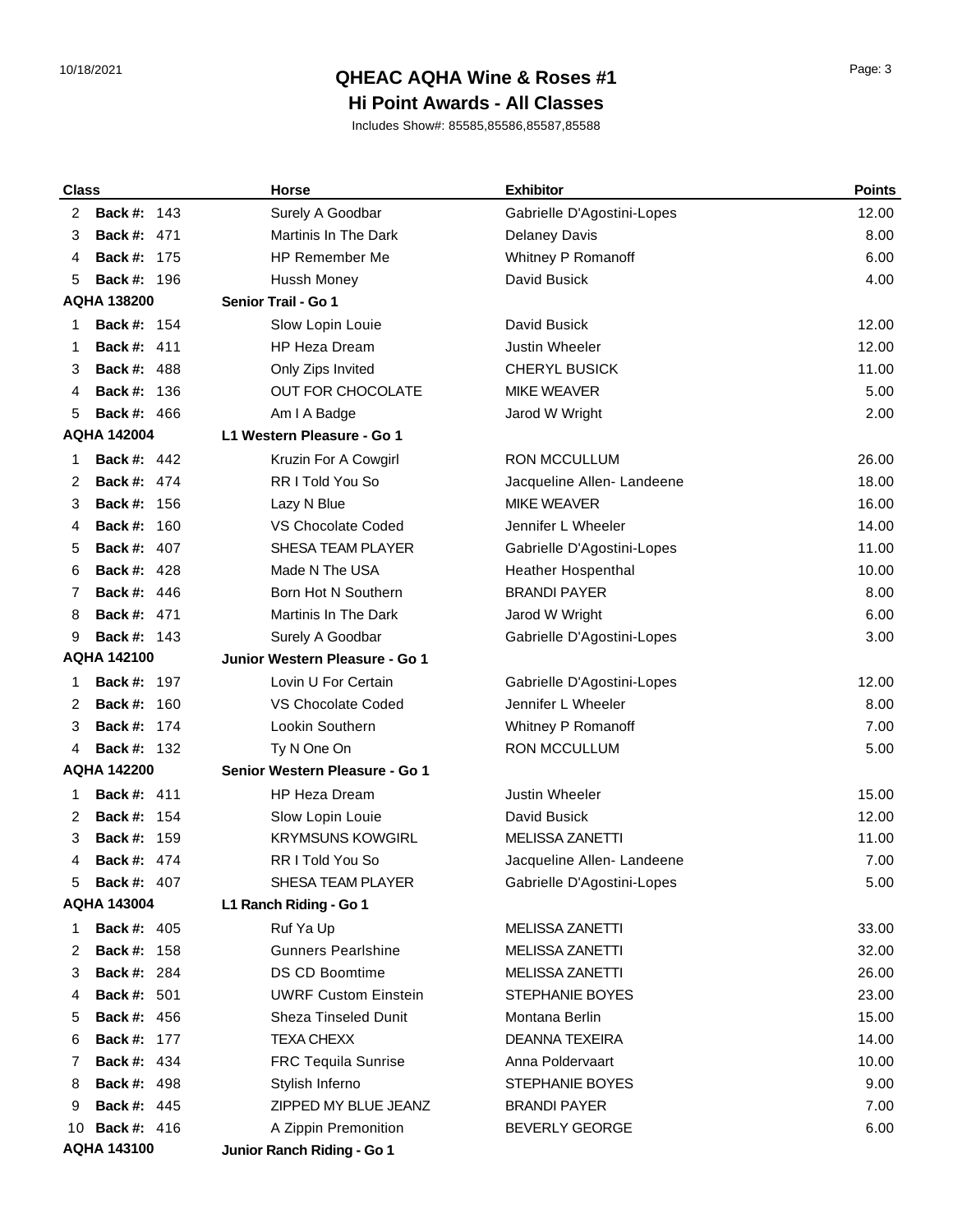# 10/18/2021 Page: 4 **QHEAC AQHA Wine & Roses #1**

### **Hi Point Awards - All Classes**

| <b>Class</b> |                    | <b>Horse</b>                           | <b>Exhibitor</b>            | <b>Points</b> |
|--------------|--------------------|----------------------------------------|-----------------------------|---------------|
| 1            | <b>Back #: 426</b> | <b>CD Blue Halle</b>                   | <b>SARAH CLIFFORD</b>       | 32.00         |
| 2            | <b>Back #: 405</b> | Ruf Ya Up                              | <b>MELISSA ZANETTI</b>      | 31.00         |
| 3            | <b>Back #: 439</b> | Maverick Dun It                        | <b>SARAH KENNEDY</b>        | 28.00         |
| 4            | <b>Back #: 430</b> | Caucha Spin N                          | <b>MELISSA ZANETTI</b>      | 24.00         |
| 5            | <b>Back #: 178</b> | Gotta Go Get Smart                     | DEANNA TEXEIRA              | 18.00         |
| 6            | <b>Back #: 258</b> | Dual Timin Holly                       | <b>SARAH KENNEDY</b>        | 14.00         |
| 7            | <b>Back #: 501</b> | <b>UWRF Custom Einstein</b>            | <b>STEPHANIE BOYES</b>      | 12.00         |
| 8            | Back #:<br>468     | <b>MLG Brew</b>                        | <b>LIZ REMPHREY</b>         | 8.00          |
| 9            | <b>Back #: 434</b> | <b>FRC Tequila Sunrise</b>             | Anna Poldervaart            | 6.00          |
| 10           | <b>Back #: 494</b> | Spookadee Lark                         | <b>ERIC LAPORTE</b>         | 4.00          |
|              | <b>AQHA 143200</b> | Senior Ranch Riding - Go 1             |                             |               |
| 1            | <b>Back #: 418</b> | <b>STARLIGHT PEPTO</b>                 | <b>CYNTHIA CANTLEBERRY</b>  | 24.00         |
| 2            | <b>Back #: 145</b> | Cee My Foolish Tangy                   | <b>SARAH CLIFFORD</b>       | 18.00         |
| 3            | <b>Back #: 142</b> | <b>Metallic Smart Kat</b>              | Justin Wheeler              | 15.00         |
| 4            | <b>Back #: 467</b> | Yolo Jersey                            | <b>LIZ REMPHREY</b>         | 10.00         |
| 5            | <b>Back #: 200</b> | III Bet Cha                            | <b>SARAH KENNEDY</b>        | 7.00          |
| 6            | <b>Back #: 511</b> | George Booney                          | Cori Shields                | 6.00          |
| 7            | <b>Back #: 179</b> | CD LENA DOC                            | <b>SARAH KENNEDY</b>        | 4.00          |
|              | <b>AQHA 144000</b> | Hunter Under Saddle - Go 1             |                             |               |
| 1            | <b>Back #: 447</b> | Hoo Dat Sleepin                        | Jennifer L Wheeler          | 8.00          |
| 1            | <b>Back #: 473</b> | Notice My Ryde                         | Jacqueline Allen-Landeene   | 8.00          |
| 3            | <b>Back #: 471</b> | <b>Martinis In The Dark</b>            | <b>Delaney Davis</b>        | 2.00          |
|              | <b>AQHA 144004</b> | L1 Hunter Under Saddle - Go 1          |                             |               |
| 1            | <b>Back #: 473</b> | Notice My Ryde                         | Jacqueline Allen- Landeene  | 18.00         |
| 2            | <b>Back #: 133</b> | <b>LAZY IN MY LEVIS</b>                | Kayla E Larkin              | 14.00         |
| 2            | <b>Back #: 447</b> | Hoo Dat Sleepin                        | Jennifer L Wheeler          | 14.00         |
| 4            | <b>Back #: 175</b> | HP Remember Me                         | Whitney P Romanoff          | 9.00          |
| 5            | <b>Back #: 484</b> | Zippin Willy                           | Tammy Ashbaugh              | 5.00          |
| 6            | <b>Back #: 146</b> | Pdf Righteous In Red                   | Sue Love                    | 2.00          |
|              | <b>AQHA 175000</b> | <b>Performance Halter Mares - Go 1</b> |                             |               |
| 1            | <b>Back #: 163</b> | Only Rave Reviews                      | Mary Pacheco                | 6.00          |
|              | <b>Back #: 405</b> | Ruf Ya Up                              | MELISSA ZANETTI             | 6.00          |
|              | <b>AQHA 201200</b> | Amt Grand Champion Mares - Go 1        |                             |               |
| 1            | <b>Back #: 107</b> | <b>HR TEXAS ANGEL</b>                  | SANDY BALLARD               | 0.00          |
| 1            | <b>Back #: 414</b> | Ledgendary Lady                        | Hunter Kenney               | 0.00          |
|              | AQHA 201300        | Amt Reserve Champion Mare - Go 1       |                             |               |
| 1            | <b>Back #: 107</b> | HR TEXAS ANGEL                         | <b>SANDY BALLARD</b>        | 0.00          |
| 1            | <b>Back #: 405</b> | Ruf Ya Up                              | <b>GINA MAEKAWA</b>         | 0.00          |
|              | <b>Back #: 422</b> | FR Meet Me In Rome                     | <b>KATHY RAUCH</b>          | 0.00          |
|              | <b>AQHA 201400</b> | Amt Grand Champion Gelding - Go 1      |                             |               |
| 1            | <b>Back #: 137</b> | Flat Otto Money                        | <b>TAYLOR LAUREN DEPPEN</b> | 0.00          |
|              | <b>AQHA 201500</b> | Amt Reserve Champion Gelding - Go 1    |                             |               |
| 1            | <b>Back #: 484</b> | Zippin Willy                           | Tammy Ashbaugh              | 0.00          |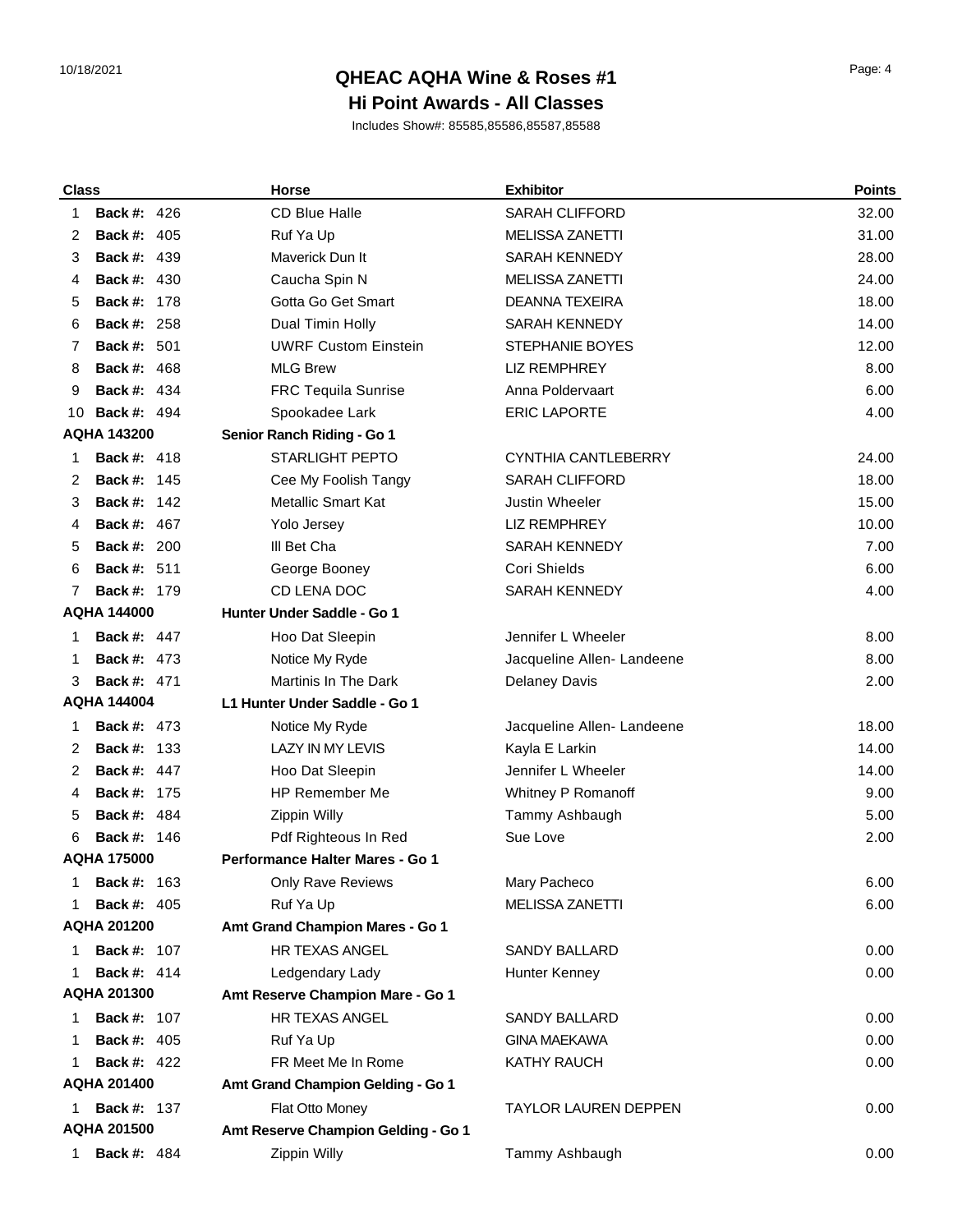## 10/18/2021 Page: 5 **QHEAC AQHA Wine & Roses #1**

### **Hi Point Awards - All Classes**

| <b>Class</b>       |                                          | <b>Horse</b>                               | <b>Exhibitor</b>                            | <b>Points</b> |
|--------------------|------------------------------------------|--------------------------------------------|---------------------------------------------|---------------|
|                    | AQHA 203200                              | Amt Two Yr Old Stallions - Go 1            |                                             |               |
| 1                  | <b>Back #: 413</b>                       | Victorious Touchdown                       | <b>CHERI GAYTON</b>                         | 4.00          |
|                    | <b>AQHA 205400</b>                       | Amt Yearling Mares - Go 1                  |                                             |               |
| 1.                 | <b>Back #: 422</b>                       | FR Meet Me In Rome                         | <b>KATHY RAUCH</b>                          | 4.00          |
|                    | <b>AQHA 205500</b>                       | Amt Two Yr Old Mares - Go 1                |                                             |               |
| 1                  | <b>Back #: 414</b>                       | Ledgendary Lady                            | Hunter Kenney                               | 4.00          |
|                    | <b>AQHA 205700</b>                       | Amt Aged Mares - Go 1                      |                                             |               |
| 1.                 | <b>Back #: 107</b>                       | <b>HR TEXAS ANGEL</b>                      | <b>SANDY BALLARD</b>                        | 4.00          |
|                    | <b>AQHA 207700</b>                       | Amt Aged Geldings - Go 1                   |                                             |               |
|                    | <b>Back #: 137</b>                       | Flat Otto Money                            | <b>TAYLOR LAUREN DEPPEN</b>                 | 4.00          |
|                    | <b>AQHA 210909</b>                       | <b>Amateur Ranch Trail - Go 1</b>          |                                             |               |
| 1                  | <b>Back #: 444</b>                       | Spooky Gunner                              | <b>CAROL KURTZ</b>                          | 28.00         |
| 2                  | <b>Back #: 441</b>                       | Meradas Cash Cat                           | Stephanie Panziera                          | 26.00         |
| 3                  | Back #:<br>-165                          | Chex Wish                                  | <b>MIKE BARRINGTON</b>                      | 25.00         |
| 4                  | <b>Back #: 157</b>                       | Winamillion                                | Karen Holcomb                               | 22.00         |
| 5                  | Back #:<br>166                           | RED VELVET ROOSTER                         | <b>KIM BARRINGTON</b>                       | 20.00         |
| 6                  | <b>Back #: 405</b>                       | Ruf Ya Up                                  | <b>GINA MAEKAWA</b>                         | 16.00         |
| 6                  | <b>Back #: 418</b>                       | <b>STARLIGHT PEPTO</b>                     | Denise K Williamson                         | 16.00         |
| 8                  | <b>Back #: 406</b>                       | <b>Chex Your Gunz</b>                      | NANCY CHAPMAN                               | 11.00         |
| 9                  | <b>Back #: 432</b>                       | <b>BOOM BOX DANCER</b>                     | <b>KIMBAL GRIFFITH</b>                      | 6.00          |
| 10                 | <b>Back #: 507</b>                       | <b>BOONS COWBOYGIRL</b>                    | <b>DEBBIE LAMSON</b>                        | 5.00          |
|                    | <b>AQHA 212000</b>                       | Amt Showmanship at Halter - Go 1           |                                             |               |
| 1                  | <b>Back #: 137</b>                       | Flat Otto Money                            | <b>TAYLOR LAUREN DEPPEN</b>                 | 10.00         |
| 1                  | <b>Back #: 193</b>                       | <b>RR Certain Standout</b>                 | Anita M Clegg                               | 10.00         |
| 3                  | <b>Back #: 175</b>                       | <b>HP Remember Me</b>                      | Alan Ritcheson                              | 3.00          |
|                    | <b>AQHA 212002</b>                       | L1 Amt Showmanship at Halter - Go 1        |                                             |               |
| 1                  | <b>Back #: 486</b>                       | <b>ASSET SUBSIDY</b>                       | Elizabeth Dominguez                         | 27.00         |
| 2                  | <b>Back #: 135</b>                       | <b>CHOICES IN THE DARK</b>                 | Deborah J Casaubon                          | 20.00         |
| 3                  | <b>Back #: 193</b>                       | <b>RR Certain Standout</b>                 | Anita M Clegg                               | 19.00         |
| 4                  | <b>Back #: 175</b>                       | HP Remember Me                             | Alan Ritcheson                              | 18.00         |
| 5                  | <b>Back #: 463</b>                       | <b>HOT HEARTS ABLAZING</b>                 | LANA DEPPEN                                 | 16.00         |
| 6                  | <b>Back #: 446</b>                       | Born Hot N Southern                        | <b>Cheri M Gamette</b>                      | 8.00          |
| 7                  | <b>Back #: 152</b>                       | HEZ GOLD N GOOD                            | Lori Comini                                 | 4.00          |
|                    | <b>AQHA 214000</b>                       | Amt Cutting - Go 1                         |                                             |               |
| 1                  | <b>Back #: 151</b>                       | <b>Red Metallica</b>                       | DANA AZEVEDO                                | 14.00         |
| 2                  | <b>Back #: 191</b>                       | Fancy Royal Dual                           | <b>Barbara Poundstone</b>                   | 12.00         |
| 3                  | <b>Back #: 423</b>                       | Montana Jule Star                          | Chris Johnson                               | 10.00         |
| 4                  | <b>Back #: 181</b>                       | <b>High Brow Rider</b>                     | Jerry Gould                                 | 5.00          |
| 5                  | <b>Back #: 424</b>                       | Margaritta Time                            | <b>GARY SCHENCK</b>                         | 4.00          |
| 6                  | <b>Back #: 443</b>                       | Miss R Smokin                              | CHELLY MAE MACK                             | 3.00          |
| 6                  | <b>Back #: 461</b><br><b>Back #: 464</b> | Smooth N Shiney 45<br>Nic It Ona Full Boon | ELIZABETH YOUNGER-BADASCI<br>NICOLE DITMARS | 3.00          |
| 6                  |                                          | L1 Amt Cutting - Go 1                      |                                             | 3.00          |
| <b>AQHA 214002</b> |                                          |                                            |                                             |               |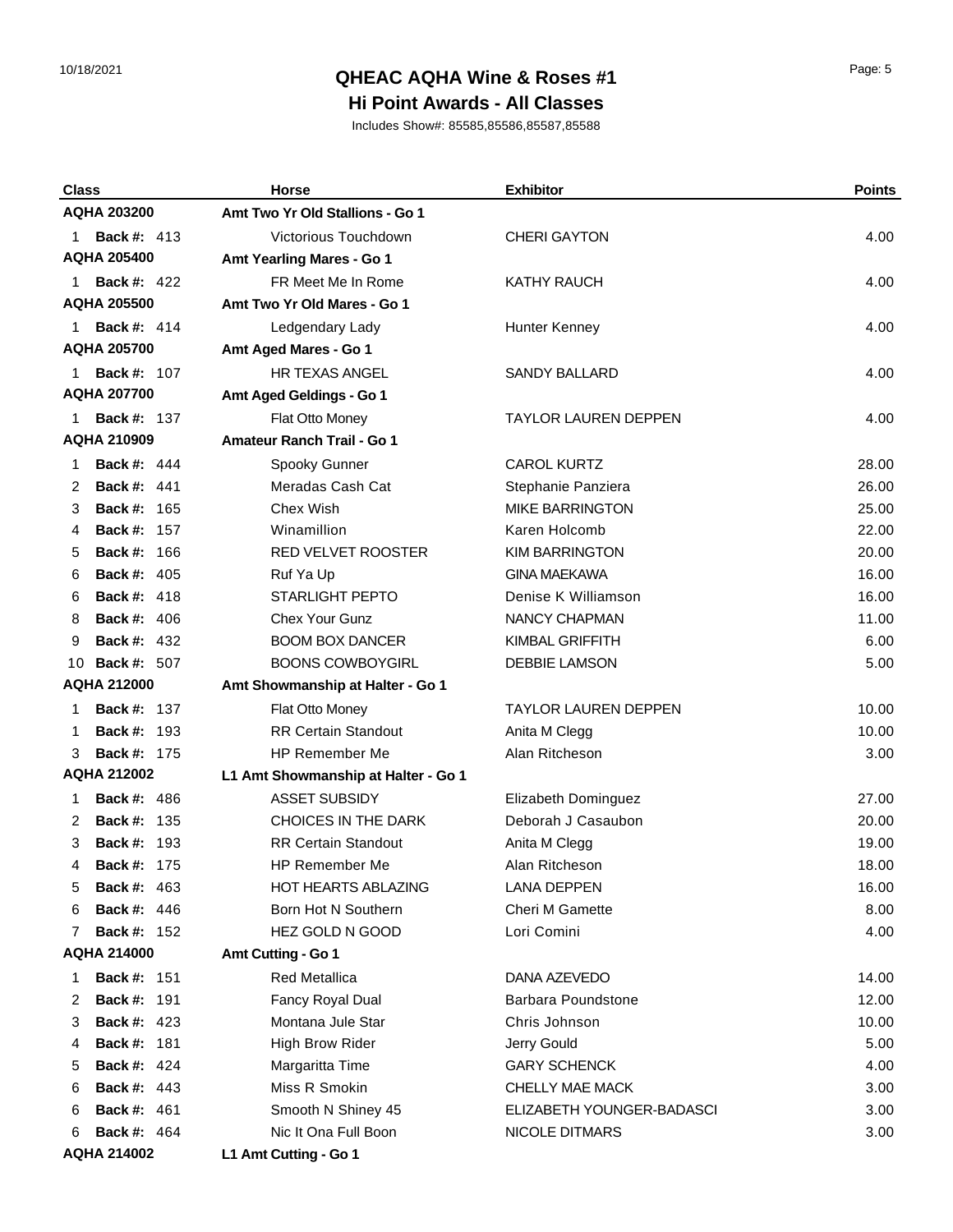# 10/18/2021 Page: 6 **QHEAC AQHA Wine & Roses #1**

### **Hi Point Awards - All Classes**

| <b>Class</b>       |                    | <b>Horse</b>                               | <b>Exhibitor</b>          | <b>Points</b> |
|--------------------|--------------------|--------------------------------------------|---------------------------|---------------|
| 1                  | <b>Back #: 457</b> | <b>SMART SUGAR MERADA</b>                  | Madeleine Marie Peterson  | 6.00          |
|                    | <b>AQHA 214800</b> | Amt Select Cutting - Go 1                  |                           |               |
| 1                  | <b>Back #: 191</b> | Fancy Royal Dual                           | Barbara Poundstone        | 8.00          |
| 2                  | <b>Back #: 424</b> | Margaritta Time                            | <b>GARY SCHENCK</b>       | 6.00          |
| 3                  | <b>Back #: 181</b> | <b>High Brow Rider</b>                     | Jerry Gould               | 3.00          |
| 3                  | <b>Back #: 406</b> | Chex Your Gunz                             | NANCY CHAPMAN             | 3.00          |
|                    | <b>AQHA 216000</b> | Amt Working Cow Horse - Go 1               |                           |               |
| 1                  | <b>Back #: 180</b> | Scrub Oak                                  | LA DONA EMMONS            | 17.00         |
| 2                  | <b>Back #: 481</b> | <b>KJ Smart Hickory</b>                    | <b>TAMARA BONNETT</b>     | 11.00         |
| 3                  | <b>Back #: 437</b> | ISR Get A Wyn                              | Lori Conrow               | 7.00          |
| 4                  | <b>Back #: 480</b> | <b>Smart Dualin Cat</b>                    | Nancy Mills               | 6.00          |
| 5                  | <b>Back #: 424</b> | Margaritta Time                            | <b>GARY SCHENCK</b>       | 5.00          |
| 6                  | <b>Back #: 419</b> | CR Dees Be Tuff                            | <b>MARK BROECKEL</b>      | 2.00          |
| 6                  | <b>Back #: 452</b> | PEPPY SAN JUAQUIN                          | <b>JESSICA VAN DYKE</b>   | 2.00          |
|                    | <b>AQHA 216800</b> | Amt Select Working Cow Horse - Go 1        |                           |               |
| 1                  | <b>Back #: 464</b> | Nic It Ona Full Boon                       | NICOLE DITMARS            | 6.00          |
| 2                  | <b>Back #: 424</b> | Margaritta Time                            | <b>GARY SCHENCK</b>       | 4.00          |
| 3                  | <b>Back #: 480</b> | <b>Smart Dualin Cat</b>                    | <b>Nancy Mills</b>        | 2.00          |
|                    | <b>AQHA 217000</b> | Amt Working Cow Horse Boxing - Go 1        |                           |               |
| 1                  | <b>Back #: 402</b> | Mr Dual Nic                                | <b>ED SKELLENGER</b>      | 7.00          |
| 2                  | <b>Back #: 452</b> | PEPPY SAN JUAQUIN                          | <b>JESSICA VAN DYKE</b>   | 5.00          |
| 3                  | <b>Back #: 187</b> | <b>SHINED WRIGHT</b>                       | <b>CORIE D BROCK</b>      | 4.00          |
| 4                  | <b>Back #: 194</b> | Whiskeys Smartshiner                       | Martha (Marty) Raynor     | 2.00          |
|                    | <b>AQHA 217800</b> | Amt Select Working Cow Horse Boxing - Go 1 |                           |               |
| 1                  | <b>Back #: 181</b> | <b>High Brow Rider</b>                     | Jerry Gould               | 16.00         |
| 2                  | <b>Back #: 162</b> | SHOOT TO THRIL                             | RONALD ZUMBRO             | 8.00          |
| 3                  | <b>Back #: 134</b> | Hollywood Joe Cash                         | <b>BONNIE GARCIA</b>      | 6.00          |
| 3                  | <b>Back #: 188</b> | Jacs Peacemaker                            | Rebecca Colla             | 6.00          |
| 3                  | <b>Back #: 461</b> | Smooth N Shiney 45                         | ELIZABETH YOUNGER-BADASCI | 6.00          |
|                    | <b>AQHA 234000</b> | Amt Reining - Go 1                         |                           |               |
| 1                  | <b>Back #: 187</b> | <b>SHINED WRIGHT</b>                       | <b>CORIE D BROCK</b>      | 14.00         |
| 2                  | <b>Back #: 452</b> | PEPPY SAN JUAQUIN                          | <b>JESSICA VAN DYKE</b>   | 6.00          |
| 2                  | <b>Back #: 465</b> | My Skill Your Luck                         | William Coburn III        | 6.00          |
| 2                  | <b>Back #: 481</b> | <b>KJ Smart Hickory</b>                    | <b>TAMARA BONNETT</b>     | 6.00          |
| 5                  | <b>Back #: 403</b> | A Smooth Pepto                             | Nancy Mohr                | 4.00          |
| <b>AQHA 234002</b> |                    | L1 Amt Reining - Go 1                      |                           |               |
| 1                  | <b>Back #: 167</b> | Jeanie S                                   | <b>KATHY CREASEY</b>      | 19.00         |
| 2                  | <b>Back #: 283</b> | SM Custom Play Chic                        | Regina Needham            | 18.00         |
| 3                  | <b>Back #: 452</b> | PEPPY SAN JUAQUIN                          | <b>JESSICA VAN DYKE</b>   | 11.00         |
| 4                  | <b>Back #: 403</b> | A Smooth Pepto                             | Nancy Mohr                | 6.00          |
|                    | <b>AQHA 234800</b> | Amt Select Reining - Go 1                  |                           |               |
| 1                  | <b>Back #: 480</b> | Smart Dualin Cat                           | Nancy Mills               | 31.00         |
| 2                  | <b>Back #: 406</b> | Chex Your Gunz                             | NANCY CHAPMAN             | 27.00         |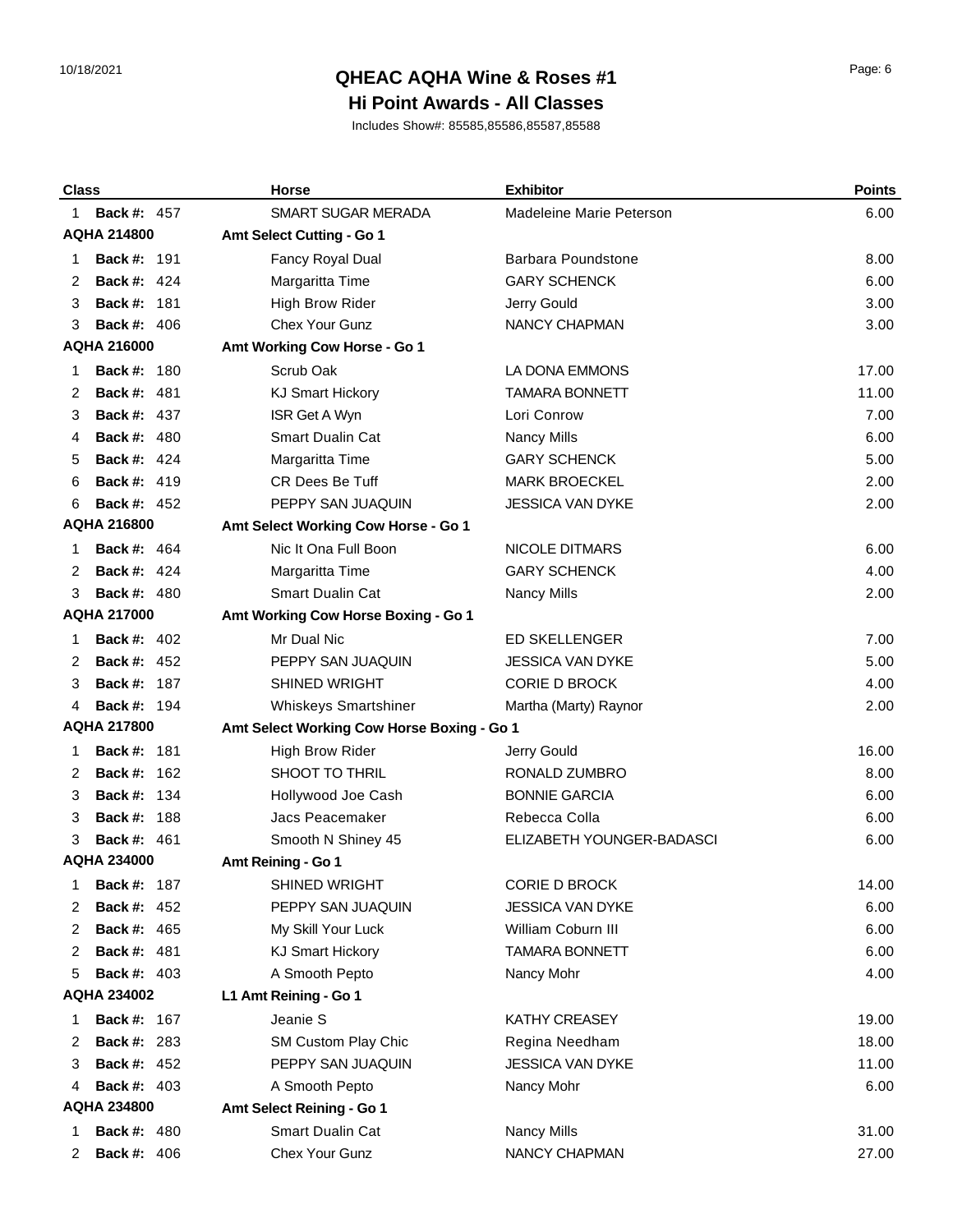# 10/18/2021 Page: 7 **QHEAC AQHA Wine & Roses #1**

### **Hi Point Awards - All Classes**

| <b>Class</b> |                    | <b>Horse</b>                       | <b>Exhibitor</b>            | <b>Points</b> |
|--------------|--------------------|------------------------------------|-----------------------------|---------------|
| 3            | <b>Back #: 424</b> | Margaritta Time                    | <b>GARY SCHENCK</b>         | 16.00         |
| 4            | <b>Back #: 176</b> | <b>SJR Golden Girl</b>             | DEBBIE E DIAZ               | 12.00         |
| 5            | 134<br>Back #:     | Hollywood Joe Cash                 | <b>BONNIE GARCIA</b>        | 10.00         |
| 5            | <b>Back #: 508</b> | <b>BIG BAD BOBBI</b>               | <b>DEBBIE LAMSON</b>        | 10.00         |
|              | <b>AQHA 236000</b> | Amt Western Riding - Go 1          |                             |               |
| 1            | <b>Back #: 137</b> | Flat Otto Money                    | <b>TAYLOR LAUREN DEPPEN</b> | 3.00          |
| 1            | <b>Back #: 173</b> | Good Zip                           | Nicole R Waddell            | 3.00          |
|              | <b>AQHA 236002</b> | L1 Amt Western Riding - Go 1       |                             |               |
| 1            | <b>Back #: 173</b> | Good Zip                           | Nicole R Waddell            | 4.00          |
| 2            | <b>Back #: 135</b> | CHOICES IN THE DARK                | Sidney Dingman              | 3.00          |
| 2            | <b>Back #: 169</b> | JAX R BETTER TO OPEN               | <b>JANICE WHITAKER</b>      | 3.00          |
|              | <b>AQHA 238000</b> | Amt Trail - Go 1                   |                             |               |
| 1            | <b>Back #: 196</b> | Hussh Money                        | Candy D Bava                | 21.00         |
| 2            | <b>Back #: 153</b> | <b>LOPIN ILLUSION</b>              | <b>DONNA IMPEY</b>          | 19.00         |
| 3            | <b>Back #: 154</b> | Slow Lopin Louie                   | ANGELA M MARSHALL           | 18.00         |
| 4            | <b>Back #: 137</b> | Flat Otto Money                    | <b>TAYLOR LAUREN DEPPEN</b> | 16.00         |
| 5            | <b>Back #: 222</b> | <b>SPICEY CHIP</b>                 | <b>KARMA SWANSON</b>        | 10.00         |
| 6            | <b>Back #: 192</b> | Assign Of True Love                | Linda Sherman               | 9.00          |
| 7            | <b>Back #: 488</b> | Only Zips Invited                  | Barbara Lynn Klarich        | 3.00          |
|              | <b>AQHA 238002</b> | L1 Amt Trail - Go 1                |                             |               |
| 1            | <b>Back #: 421</b> | <b>IMA BIG IMPULSE</b>             | LAURA KELLEJIAN             | 11.00         |
| 2            | <b>Back #: 154</b> | Slow Lopin Louie                   | ANGELA M MARSHALL           | 10.00         |
| 3            | <b>Back #: 153</b> | <b>LOPIN ILLUSION</b>              | <b>DONNA IMPEY</b>          | 7.00          |
| 4            | <b>Back #: 408</b> | <b>Big City Nites</b>              | <b>GRACE KOTSCH</b>         | 6.00          |
| 4            | <b>Back #: 486</b> | <b>ASSET SUBSIDY</b>               | Elizabeth Dominguez         | 6.00          |
|              | <b>AQHA 238102</b> | L1 Amt Walk Trot Trail - Go 1      |                             |               |
| 1            | <b>Back #: 175</b> | <b>HP Remember Me</b>              | Alan Ritcheson              | 12.00         |
| 2            | <b>Back #: 136</b> | <b>OUT FOR CHOCOLATE</b>           | Deborah J Casaubon          | 11.00         |
| 3            | <b>Back #: 193</b> | <b>RR Certain Standout</b>         | Anita M Clegg               | 7.00          |
| 4            | <b>Back #: 138</b> | <b>Radical Recall</b>              | Lisa Shields                | 2.00          |
|              | <b>AQHA 240000</b> | Amt Western Horsemanship - Go 1    |                             |               |
| 1            | <b>Back #: 175</b> | <b>HP Remember Me</b>              | Alan Ritcheson              | 11.00         |
| 2            | <b>Back #: 137</b> | Flat Otto Money                    | <b>TAYLOR LAUREN DEPPEN</b> | 8.00          |
| 3            | <b>Back #: 154</b> | Slow Lopin Louie                   | ANGELA M MARSHALL           | 5.00          |
|              | <b>AQHA 240002</b> | L1 Amt Western Horsemanship - Go 1 |                             |               |
| 1            | <b>Back #: 154</b> | Slow Lopin Louie                   | ANGELA M MARSHALL           | 28.00         |
| 2            | <b>Back #: 408</b> | <b>Big City Nites</b>              | <b>GRACE KOTSCH</b>         | 21.00         |
| 3            | Back #:<br>175     | HP Remember Me                     | Alan Ritcheson              | 16.00         |
| 4            | <b>Back #: 411</b> | <b>HP Heza Dream</b>               | Chayo Frappied              | 14.00         |
| 5            | <b>Back #: 169</b> | JAX R BETTER TO OPEN               | <b>JANICE WHITAKER</b>      | 12.00         |
| 6            | <b>Back #: 421</b> | <b>IMA BIG IMPULSE</b>             | <b>LAURA KELLEJIAN</b>      | 11.00         |
| 7            | <b>Back #: 488</b> | Only Zips Invited                  | Barbara Lynn Klarich        | 6.00          |
| 8            | <b>Back #: 148</b> | Its Ben A Pleasure                 | SAUNCIE QUILLIN             | 4.00          |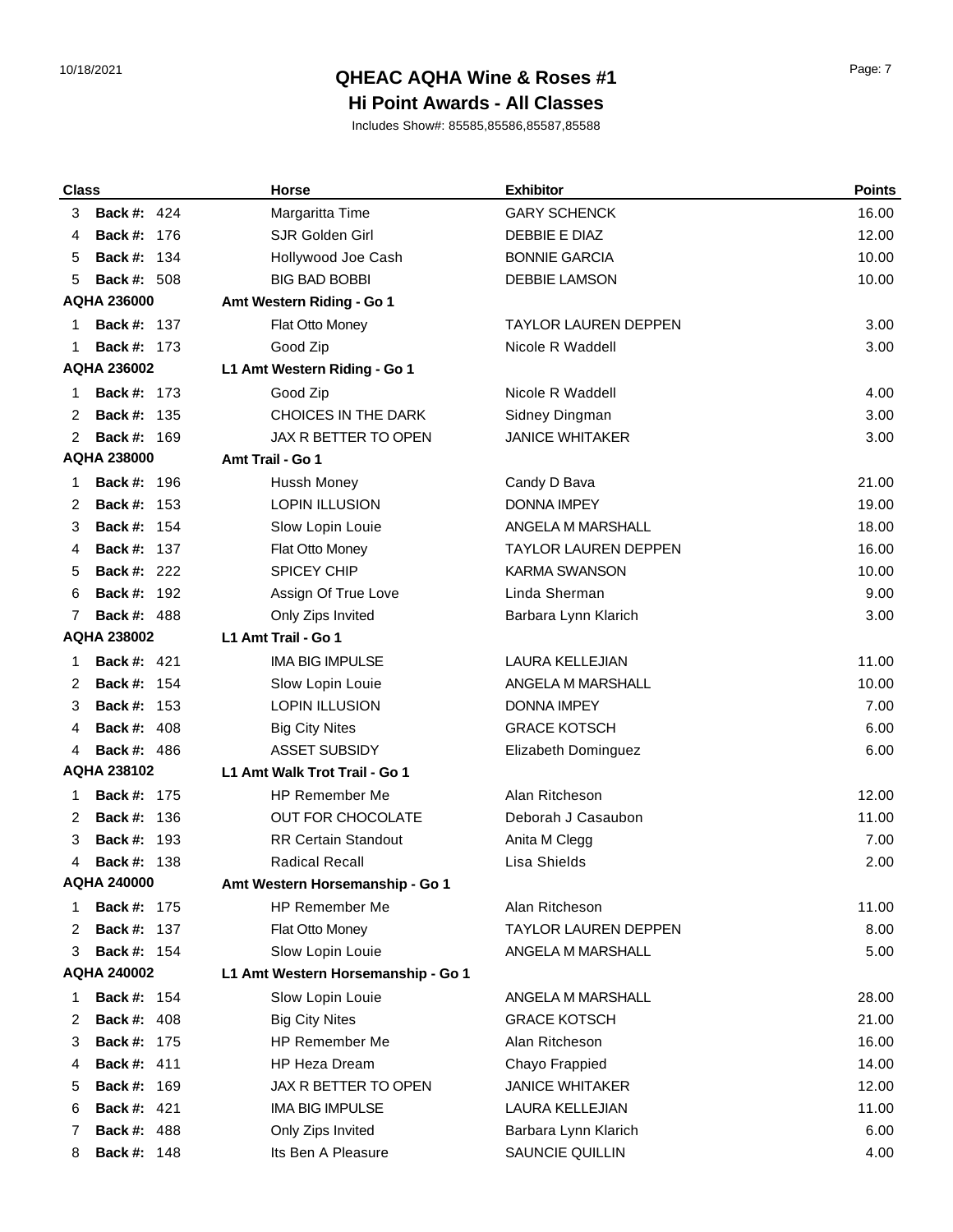## 10/18/2021 Page: 8 **QHEAC AQHA Wine & Roses #1**

#### **Hi Point Awards - All Classes**

| <b>Class</b> |                    | <b>Horse</b>                             | <b>Exhibitor</b>            | <b>Points</b> |
|--------------|--------------------|------------------------------------------|-----------------------------|---------------|
|              | <b>AQHA 240102</b> | L1 Amt Walk Trot Horsemanship - Go 1     |                             |               |
| 1            | <b>Back #: 136</b> | <b>OUT FOR CHOCOLATE</b>                 | Deborah J Casaubon          | 8.00          |
| 2            | <b>Back #: 446</b> | Born Hot N Southern                      | <b>Cheri M Gamette</b>      | 4.00          |
|              | <b>AQHA 242000</b> | Amt Western Pleasure - Go 1              |                             |               |
| 1            | <b>Back #: 411</b> | <b>HP Heza Dream</b>                     | Chayo Frappied              | 15.00         |
| 2            | <b>Back #: 159</b> | <b>KRYMSUNS KOWGIRL</b>                  | <b>MARISA CASTELLINO</b>    | 12.00         |
| 3            | <b>Back #: 137</b> | Flat Otto Money                          | <b>TAYLOR LAUREN DEPPEN</b> | 11.00         |
| 4            | <b>Back #: 197</b> | Lovin U For Certain                      | Candy D Bava                | 6.00          |
| 5            | <b>Back #: 148</b> | Its Ben A Pleasure                       | SAUNCIE QUILLIN             | 4.00          |
|              | <b>AQHA 242002</b> | L1 Amt Western Pleasure - Go 1           |                             |               |
| 1            | <b>Back #: 146</b> | Pdf Righteous In Red                     | Sue Love                    | 30.00         |
| 2            | <b>Back #: 154</b> | Slow Lopin Louie                         | ANGELA M MARSHALL           | 29.00         |
| 2            | <b>Back #: 428</b> | Made N The USA                           | <b>Heather Hospenthal</b>   | 29.00         |
| 4            | <b>Back #: 442</b> | Kruzin For A Cowgirl                     | Lisa Pezzi-Forrest          | 25.00         |
| 5            | 140<br>Back #:     | <b>RL Sweet On Blue</b>                  | <b>Jessica Hawkins</b>      | 18.00         |
| 6            | <b>Back #: 148</b> | Its Ben A Pleasure                       | SAUNCIE QUILLIN             | 15.00         |
| 7            | <b>Back #: 476</b> | Shezlopinlikeitshot                      | <b>KRISTINA CROSBY</b>      | 14.00         |
| 8            | <b>Back #: 169</b> | <b>JAX R BETTER TO OPEN</b>              | <b>JANICE WHITAKER</b>      | 13.00         |
| 9            | <b>Back #: 152</b> | <b>HEZ GOLD N GOOD</b>                   | Lori Comini                 | 7.00          |
|              | <b>AQHA 242102</b> | L1 Amt Walk Trot Western Pleasure - Go 1 |                             |               |
| 1            | <b>Back #: 474</b> | RR I Told You So                         | Jennifer Ann Pasquetti      | 34.00         |
| 2            | <b>Back #: 175</b> | <b>HP Remember Me</b>                    | Alan Ritcheson              | 32.00         |
| 3            | <b>Back #: 193</b> | <b>RR Certain Standout</b>               | Anita M Clegg               | 23.00         |
| 4            | <b>Back #: 174</b> | Lookin Southern                          | Nicole R Waddell            | 17.00         |
| 5            | <b>Back #: 136</b> | <b>OUT FOR CHOCOLATE</b>                 | Deborah J Casaubon          | 16.00         |
| 5            | <b>Back #: 138</b> | <b>Radical Recall</b>                    | Lisa Shields                | 16.00         |
| 7            | <b>Back #: 475</b> | Im Xited To B Nvited                     | <b>Alexis Miller</b>        | 14.00         |
| 8            | <b>Back #: 446</b> | Born Hot N Southern                      | <b>Cheri M Gamette</b>      | 13.00         |
| 9            | <b>Back #: 143</b> | Surely A Goodbar                         | KATHLEEN E LICKISS          | 10.00         |
| 10           | <b>Back #: 163</b> | <b>Only Rave Reviews</b>                 | Mary Pacheco                | 4.00          |
|              | <b>AQHA 243002</b> | L1 Amt Ranch Riding - Go 1               |                             |               |
| 1            | <b>Back #: 283</b> | SM Custom Play Chic                      | Regina Needham              | 33.00         |
| 2            | <b>Back #: 150</b> | SIMPLY A BABE                            | Allyson R Walker            | 30.00         |
| 3            | <b>Back #: 155</b> | Jax Smokin Chex                          | Ross E Felthousen           | 25.00         |
| 4            | <b>Back #: 420</b> | <b>Starlight Juliet</b>                  | Dyan Hall                   | 24.00         |
| 5            | <b>Back #: 167</b> | Jeanie S                                 | KATHY CREASEY               | 17.00         |
| 6            | <b>Back #: 401</b> | <b>WRIGHT ON WIMPY</b>                   | <b>JAN ALLDRIN</b>          | 14.00         |
| 6            | <b>Back #: 441</b> | Meradas Cash Cat                         | Stephanie Panziera          | 14.00         |
| 8            | <b>Back #: 403</b> | A Smooth Pepto                           | Nancy Mohr                  | 13.00         |
| 9            | <b>Back #: 462</b> | <b>CALS MARTINI BAR</b>                  | <b>KAROL READ</b>           | 4.00          |
| 10           | <b>Back #: 445</b> | ZIPPED MY BLUE JEANZ                     | <b>BRINDA LEE BOE</b>       | 3.00          |
|              | <b>AQHA 243800</b> | Amt Select Ranch Riding - Go 1           |                             |               |
| 1            | <b>Back #: 418</b> | STARLIGHT PEPTO                          | Denise K Williamson         | 26.00         |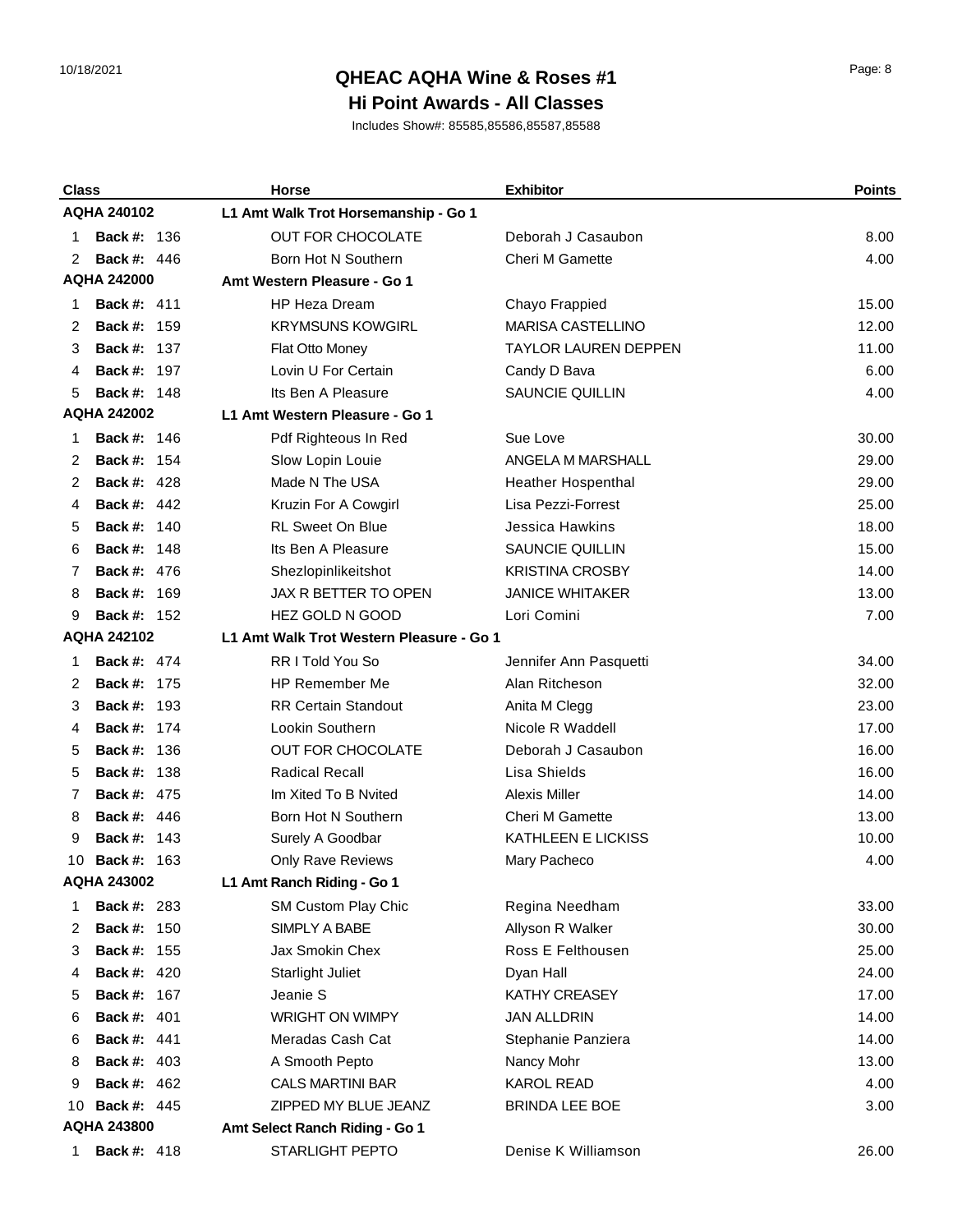# 10/18/2021 Page: 9 **QHEAC AQHA Wine & Roses #1**

### **Hi Point Awards - All Classes**

| <b>Class</b> |                    | <b>Horse</b>                                | <b>Exhibitor</b>           | <b>Points</b> |
|--------------|--------------------|---------------------------------------------|----------------------------|---------------|
| 2            | <b>Back #: 403</b> | A Smooth Pepto                              | Nancy Mohr                 | 14.00         |
| 3            | <b>Back #: 507</b> | <b>BOONS COWBOYGIRL</b>                     | <b>DEBBIE LAMSON</b>       | 12.00         |
| 4            | <b>Back #: 401</b> | <b>WRIGHT ON WIMPY</b>                      | JAN ALLDRIN                | 10.00         |
| 4            | <b>Back #: 508</b> | <b>BIG BAD BOBBI</b>                        | <b>DEBBIE LAMSON</b>       | 10.00         |
| 6            | Back #:<br>-166    | RED VELVET ROOSTER                          | <b>KIM BARRINGTON</b>      | 9.00          |
| 6            | <b>Back #: 444</b> | Spooky Gunner                               | <b>CAROL KURTZ</b>         | 9.00          |
| 8            | <b>Back #: 416</b> | A Zippin Premonition                        | <b>BEVERLY GEORGE</b>      | 4.00          |
| 9            | <b>Back #: 500</b> | Never Forget Spooks                         | Susan Atkinson             | 2.00          |
| 9            | <b>Back #: 502</b> | Smokin Jo Cash                              | <b>TERESA SEALANDER</b>    | 2.00          |
|              | <b>AQHA 244102</b> | L1 Amt Walk Trot Hunter Under Saddle - Go 1 |                            |               |
| 1            | <b>Back #: 474</b> | RR I Told You So                            | Jennifer Ann Pasquetti     | 4.00          |
|              | <b>AQHA 275000</b> | Amt Performance Halter Mares - Go 1         |                            |               |
| 1            | <b>Back #: 405</b> | Ruf Ya Up                                   | <b>GINA MAEKAWA</b>        | 8.00          |
| 2            | <b>Back #: 136</b> | <b>OUT FOR CHOCOLATE</b>                    | Deborah J Casaubon         | 4.00          |
|              | <b>AQHA 277000</b> | Amt Performance Halter Geldings - Go 1      |                            |               |
|              | <b>Back #: 484</b> | Zippin Willy                                | Tammy Ashbaugh             | 8.00          |
| 2            | <b>Back #: 152</b> | HEZ GOLD N GOOD                             | Lori Comini                | 4.00          |
|              | AQHA 401400        | Youth Grand Champion Geldings - Go 1        |                            |               |
| 1            | <b>Back #: 470</b> | <b>Certified Lazy</b>                       | Maggie Taylor              | 0.00          |
| 1            | <b>Back #: 471</b> | <b>Martinis In The Dark</b>                 | <b>Delaney Davis</b>       | 0.00          |
|              | <b>AQHA 401500</b> | Youth Reserve Champion Gelding - Go 1       |                            |               |
| 1            | <b>Back #: 470</b> | <b>Certified Lazy</b>                       | Maggie Taylor              | 0.00          |
|              | <b>Back #: 471</b> | <b>Martinis In The Dark</b>                 | <b>Delaney Davis</b>       | 0.00          |
|              | <b>AQHA 405700</b> | Youth Aged Mares - Go 1                     |                            |               |
| 1            | <b>Back #: 469</b> | Zippin On Goodlove                          | Paytyn C Stinnett          | 4.00          |
|              | <b>AQHA 407700</b> | Youth Aged Geldings - Go 1                  |                            |               |
| 1            | <b>Back #: 471</b> | Martinis In The Dark                        | <b>Delaney Davis</b>       | 11.00         |
| 2            | <b>Back #: 470</b> | <b>Certified Lazy</b>                       | Maggie Taylor              | 9.00          |
|              | <b>AQHA 410909</b> | Youth Ranch Trail - Go 1                    |                            |               |
| 1            | <b>Back #: 284</b> | DS CD Boomtime                              | Nicole Raelynn Matthews    | 19.00         |
| 2            | <b>Back #: 158</b> | <b>Gunners Pearlshine</b>                   | Ryan Saldana               | 15.00         |
| 3            | Back #:<br>161     | <b>LOUIS VUITTON PLEASE</b>                 | Christian Scanlan          | 13.00         |
| 3            | <b>Back #: 426</b> | <b>CD Blue Halle</b>                        | Kensley Elizabeth Hennessy | 13.00         |
| 5            | <b>Back #: 241</b> | <b>GENUINELY CODE RED</b>                   | Kensley Elizabeth Hennessy | 7.00          |
| 6            | <b>Back #: 144</b> | Wimpys Winenshine                           | Elizabeth Flaum            | 5.00          |
|              | <b>AQHA 412002</b> | L1 Youth Showmanship at Halter - Go 1       |                            |               |
| 1            | <b>Back #: 135</b> | CHOICES IN THE DARK                         | <b>Shane Beaumier</b>      | 10.00         |
| 2            | <b>Back #: 469</b> | Zippin On Goodlove                          | Paytyn C Stinnett          | 7.00          |
| 2            | <b>Back #: 470</b> | Certified Lazy                              | Maggie Taylor              | 7.00          |
|              | AQHA 414000        | Youth Cutting - Go 1                        |                            |               |
| 1            | <b>Back #: 423</b> | Montana Jule Star                           | Rebecca P Johnson          | 2.00          |
|              | <b>AQHA 414002</b> | L1 Youth Cutting - Go 1                     |                            |               |
| 1.           | <b>Back #: 455</b> | Reyly Stylish                               | Milly Kane                 | 4.00          |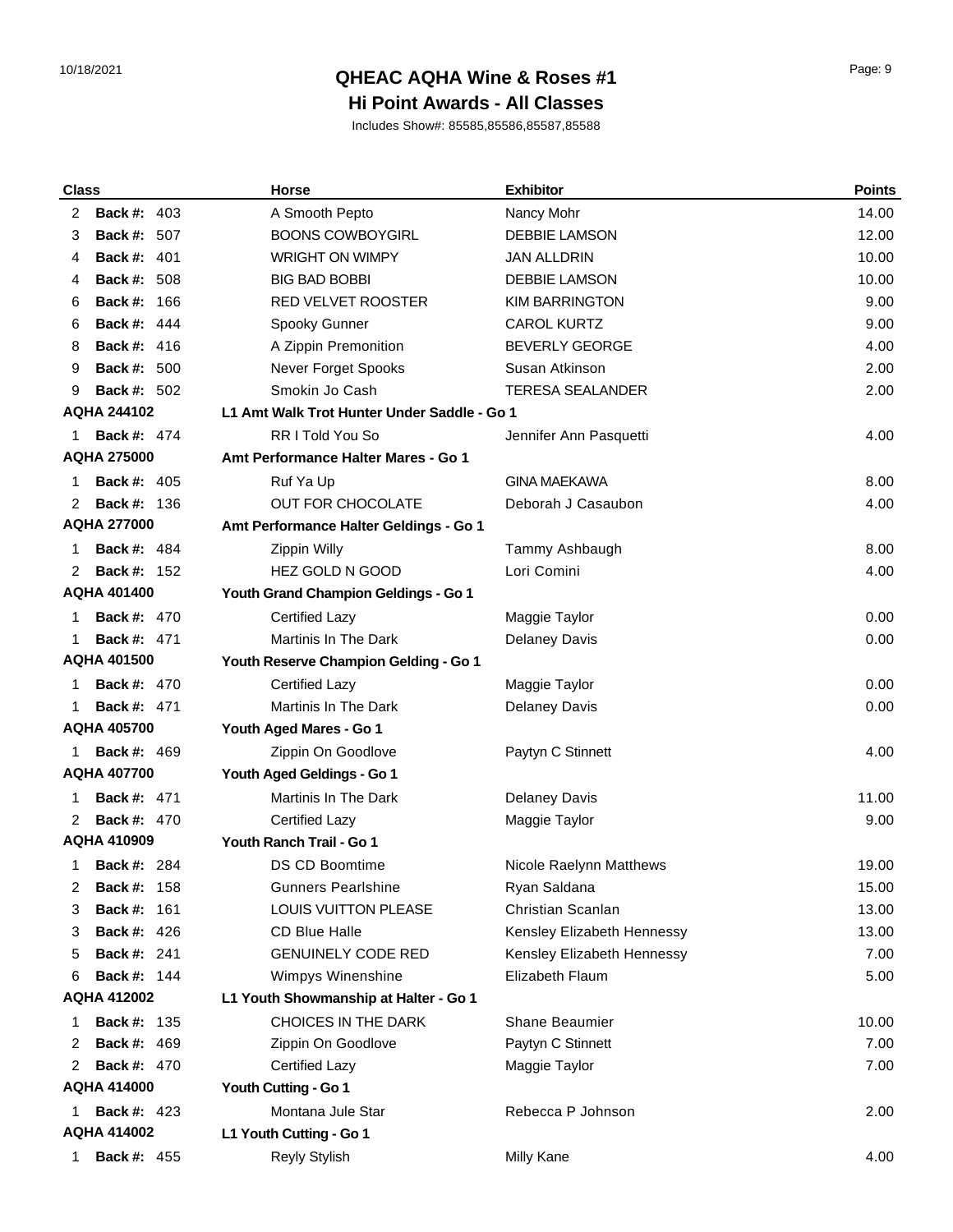## 10/18/2021 Page: 10 **QHEAC AQHA Wine & Roses #1**

#### **Hi Point Awards - All Classes**

| <b>Class</b>            | Horse                                 | <b>Exhibitor</b>           | <b>Points</b> |
|-------------------------|---------------------------------------|----------------------------|---------------|
| <b>AQHA 417000</b>      | Youth Working Cow Horse Boxing - Go 1 |                            |               |
| <b>Back #: 161</b><br>1 | <b>LOUIS VUITTON PLEASE</b>           | Christian Scanlan          | 8.00          |
| <b>Back #: 241</b><br>1 | <b>GENUINELY CODE RED</b>             | Kensley Elizabeth Hennessy | 8.00          |
| <b>Back #: 170</b><br>3 | <b>FRC Shooter Special</b>            | <b>Ryane Humes</b>         | 2.00          |
| <b>AQHA 434000</b>      | Youth Reining - Go 1                  |                            |               |
| <b>Back #: 189</b><br>1 | Starlights Lil Belle                  | Steven R Vieira            | 2.00          |
| <b>AQHA 438000</b>      | Youth Trail - Go 1                    |                            |               |
| <b>Back #: 469</b><br>1 | Zippin On Goodlove                    | Paytyn C Stinnett          | 8.00          |
| <b>Back #: 471</b><br>2 | Martinis In The Dark                  | Delaney Davis              | 4.00          |
| <b>AQHA 438002</b>      | L1 Youth Trail - Go 1                 |                            |               |
| <b>Back #: 471</b><br>1 | Martinis In The Dark                  | <b>Delaney Davis</b>       | 6.00          |
| <b>Back #: 469</b><br>2 | Zippin On Goodlove                    | Paytyn C Stinnett          | 4.00          |
| <b>AQHA 438102</b>      | L1 Youth Walk Trot Trail - Go 1       |                            |               |
| <b>Back #: 470</b><br>1 | <b>Certified Lazy</b>                 | Maggie Taylor              | 6.00          |
| <b>Back #: 472</b><br>2 | Rockstars Only                        | <b>Greer Davis</b>         | 1.00          |
| <b>AQHA 440000</b>      | Youth Western Horsemanship - Go 1     |                            |               |
| <b>Back #: 471</b><br>1 | <b>Martinis In The Dark</b>           | <b>Delaney Davis</b>       | 4.00          |
| <b>Back #: 447</b><br>2 | Hoo Dat Sleepin                       | Kaylee Heron               | 3.00          |
| <b>AQHA 440002</b>      | L1 Youth Western Horsemanship - Go 1  |                            |               |
| <b>Back #: 425</b><br>1 | Mister Red Dee Hobby                  | <b>Tawny Perez</b>         | 19.00         |
| <b>Back #: 471</b><br>2 | Martinis In The Dark                  | <b>Delaney Davis</b>       | 16.00         |
| <b>Back #: 135</b><br>3 | <b>CHOICES IN THE DARK</b>            | <b>Shane Beaumier</b>      | 14.00         |
| <b>Back #: 469</b><br>3 | Zippin On Goodlove                    | Paytyn C Stinnett          | 14.00         |
| <b>Back #: 470</b><br>5 | <b>Certified Lazy</b>                 | Maggie Taylor              | 7.00          |
| <b>Back #: 447</b><br>6 | Hoo Dat Sleepin                       | Kaylee Heron               | 2.00          |
| <b>AQHA 442000</b>      | Youth Western Pleasure - Go 1         |                            |               |
| <b>Back #: 478</b><br>1 | Jets Principle Star                   | <b>Weston Santoro</b>      | 14.00         |
| <b>Back #: 469</b><br>2 | Zippin On Goodlove                    | Paytyn C Stinnett          | 8.00          |
| <b>Back #: 471</b><br>2 | Martinis In The Dark                  | <b>Delaney Davis</b>       | 8.00          |
| <b>Back #: 470</b><br>4 | Certified Lazv                        | Maggie Taylor              | 2.00          |
| <b>AQHA 442002</b>      | L1 Youth Western Pleasure - Go 1      |                            |               |
| <b>Back #: 478</b><br>1 | Jets Principle Star                   | <b>Weston Santoro</b>      | 22.00         |
| <b>Back #: 471</b><br>2 | Martinis In The Dark                  | <b>Delaney Davis</b>       | 17.00         |
| <b>Back #: 425</b><br>3 | Mister Red Dee Hobby                  | <b>Tawny Perez</b>         | 12.00         |
| <b>Back #: 469</b><br>3 | Zippin On Goodlove                    | Paytyn C Stinnett          | 12.00         |
| <b>Back #: 470</b><br>5 | Certified Lazy                        | Maggie Taylor              | 6.00          |
| <b>Back #: 427</b><br>6 | A COOL CAN DO                         | <b>EMILY TURNER</b>        | 3.00          |
| AQHA 443000             | Youth Ranch Riding - Go 1             |                            |               |
| <b>Back #: 426</b><br>1 | CD Blue Halle                         | Kensley Elizabeth Hennessy | 24.00         |
| <b>Back #: 456</b><br>2 | Sheza Tinseled Dunit                  | Montana Berlin             | 15.00         |
| <b>Back #: 161</b><br>3 | LOUIS VUITTON PLEASE                  | Christian Scanlan          | 14.00         |
| <b>Back #: 284</b><br>3 | <b>DS CD Boomtime</b>                 | Nicole Raelynn Matthews    | 14.00         |
| <b>Back #: 158</b><br>5 | <b>Gunners Pearlshine</b>             | Ryan Saldana               | 13.00         |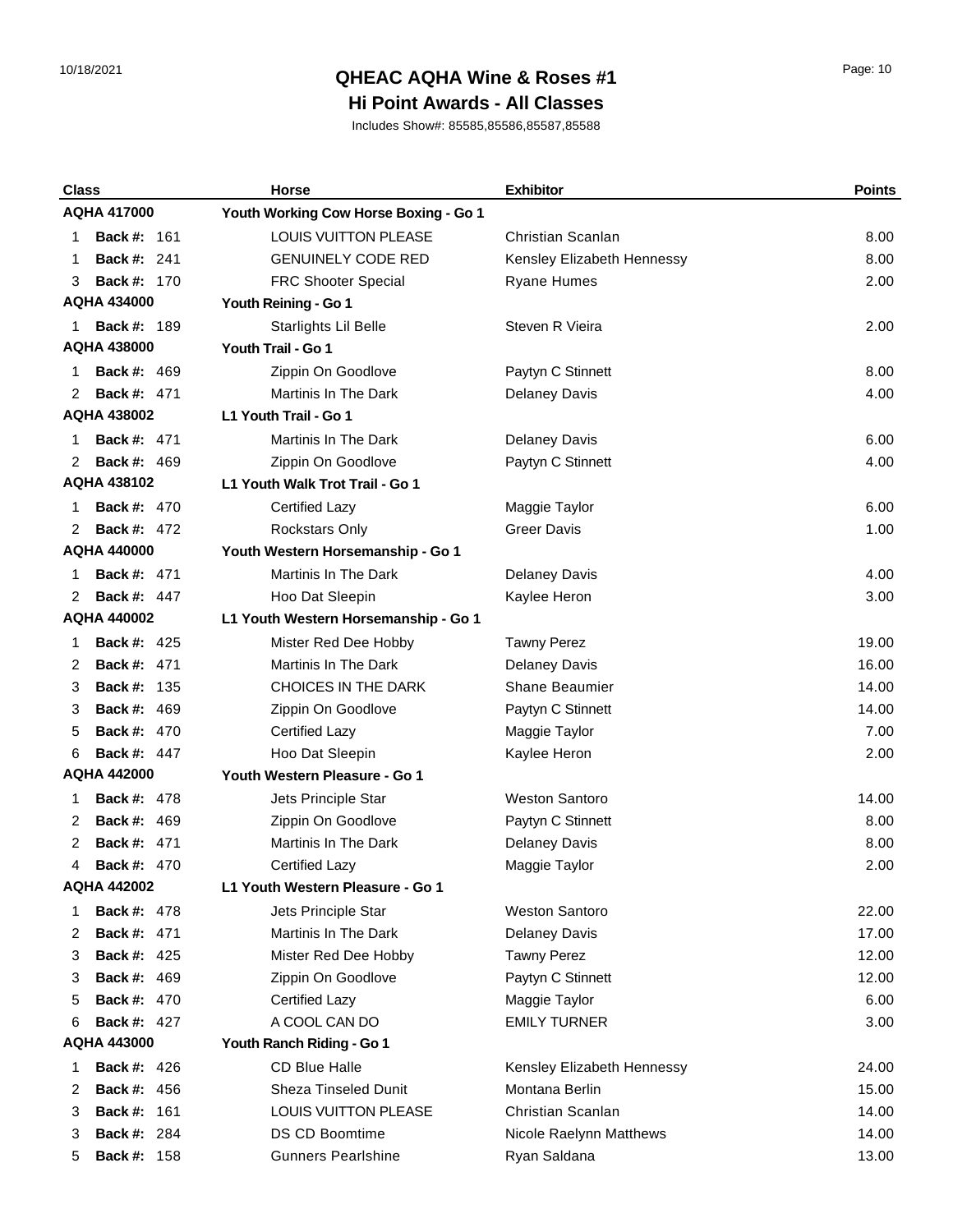## 10/18/2021 Page: 11 **QHEAC AQHA Wine & Roses #1**

### **Hi Point Awards - All Classes**

| <b>Class</b>     |                    | <b>Horse</b>                            | <b>Exhibitor</b>           | <b>Points</b> |
|------------------|--------------------|-----------------------------------------|----------------------------|---------------|
| 6                | <b>Back #: 170</b> | <b>FRC Shooter Special</b>              | <b>Ryane Humes</b>         | 4.00          |
|                  | <b>AQHA 443002</b> | L1 Youth Ranch Riding - Go 1            |                            |               |
| 1                | <b>Back #: 426</b> | <b>CD Blue Halle</b>                    | Kensley Elizabeth Hennessy | 22.00         |
| 2                | Back #:<br>158     | <b>Gunners Pearlshine</b>               | Ryan Saldana               | 19.00         |
| 2                | 284<br>Back #:     | <b>DS CD Boomtime</b>                   | Nicole Raelynn Matthews    | 19.00         |
| 4                | <b>Back #: 505</b> | Its Remedy Time                         | Kensley Elizabeth Hennessy | 12.00         |
| 5                | <b>Back #: 435</b> | <b>FRC Reapin Memories</b>              | Rebecca P Johnson          | 8.00          |
| 6                | <b>Back #: 456</b> | <b>Sheza Tinseled Dunit</b>             | Montana Berlin             | 2.00          |
|                  | <b>AQHA 444000</b> | Youth Hunter Under Saddle - Go 1        |                            |               |
| 1                | <b>Back #: 447</b> | Hoo Dat Sleepin                         | Kaylee Heron               | 10.00         |
| 2                | <b>Back #: 133</b> | <b>LAZY IN MY LEVIS</b>                 | Kayla E Larkin             | 9.00          |
| 3                | <b>Back #: 471</b> | <b>Martinis In The Dark</b>             | <b>Delaney Davis</b>       | 5.00          |
|                  | <b>AQHA 444002</b> | L1 Youth Hunter Under Saddle - Go 1     |                            |               |
| 1                | <b>Back #: 447</b> | Hoo Dat Sleepin                         | Kaylee Heron               | 21.00         |
| 2                | Back #:<br>-133    | <b>LAZY IN MY LEVIS</b>                 | Kayla E Larkin             | 18.00         |
| 3                | <b>Back #: 470</b> | <b>Certified Lazy</b>                   | Maggie Taylor              | 13.00         |
| 4                | <b>Back #: 471</b> | Martinis In The Dark                    | <b>Delaney Davis</b>       | 11.00         |
| 5                | <b>Back #: 469</b> | Zippin On Goodlove                      | Paytyn C Stinnett          | 7.00          |
| 6                | <b>Back #: 478</b> | Jets Principle Star                     | Kennedy Grace Wright       | 2.00          |
|                  | <b>AQHA 452000</b> | Youth Hunt Seat Equitation - Go 1       |                            |               |
| 1                | <b>Back #: 447</b> | Hoo Dat Sleepin                         | Kaylee Heron               | 6.00          |
| 2                | <b>Back #: 471</b> | <b>Martinis In The Dark</b>             | <b>Delaney Davis</b>       | 4.00          |
|                  | <b>AQHA 452002</b> | L1 Youth Hunt Seat Equitation - Go 1    |                            |               |
| 1                | <b>Back #: 470</b> | <b>Certified Lazy</b>                   | Maggie Taylor              | 15.00         |
| 2                | Back #:<br>471     | <b>Martinis In The Dark</b>             | <b>Delaney Davis</b>       | 13.00         |
| 3                | <b>Back #: 447</b> | Hoo Dat Sleepin                         | Kaylee Heron               | 6.00          |
| 3                | <b>Back #: 469</b> | Zippin On Goodlove                      | Paytyn C Stinnett          | 6.00          |
|                  | <b>AQHA 475000</b> | Youth Performance Halter Mares - Go 1   |                            |               |
|                  | <b>Back #: 136</b> | OUT FOR CHOCOLATE                       | Shane Beaumier             | 4.00          |
|                  | <b>OPEN 6012</b>   | QHEAC NON-PRO REINING ALL BREED - Go 1  |                            |               |
| 1                | <b>Back #: 176</b> | SJR Golden Girl                         | TONY C DIAZ                | 0.00          |
| 1                | <b>Back #: 180</b> | Scrub Oak                               | LA DONA EMMONS             | 0.00          |
| 1                | <b>Back #: 182</b> | Katys On Tour                           | Amanda Potter              | 0.00          |
| 1                | <b>Back #: 465</b> | My Skill Your Luck                      | William Coburn III         | 0.00          |
| <b>OPEN 6013</b> |                    | QHEAC REINING OPEN ALL BREED/AGE - Go 1 |                            |               |
| 1                | <b>Back #: 187</b> | <b>SHINED WRIGHT</b>                    | <b>CORIE D BROCK</b>       | 0.00          |
| 1                | <b>Back #: 415</b> | Shiners Tuff Chic                       | <b>SARAH KENNEDY</b>       | 0.00          |
| 1                | <b>Back #: 489</b> | Sugar Baby                              | <b>ERIC LAPORTE</b>        | 0.00          |
| 1                | <b>Back #: 492</b> | Maddox                                  | <b>ERIC LAPORTE</b>        | 0.00          |
| 1                | <b>Back #: 495</b> | Gotta Whizza Latte                      | Sophia Calamari            | 0.00          |
|                  | <b>Back #: 511</b> | George Booney                           | Cori Shields               | 0.00          |
|                  | <b>OPEN 820</b>    | QHEAC Open All Breed WP Walk/Jog - Go 1 |                            |               |
| 1                | <b>Back #: 172</b> | This Candi Rocks                        | Sidney Dingman             | 0.00          |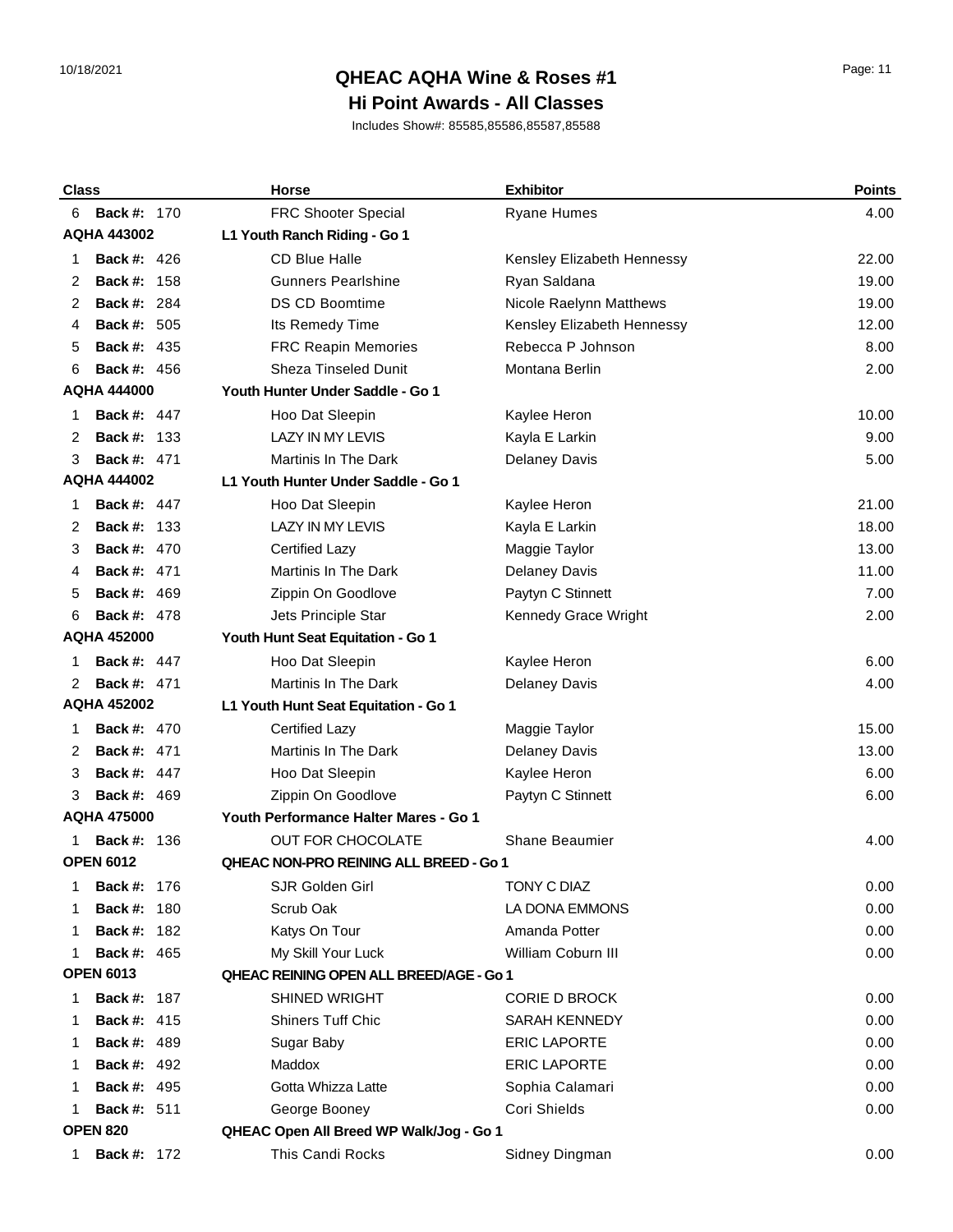## 10/18/2021 Page: 12 **QHEAC AQHA Wine & Roses #1**

### **Hi Point Awards - All Classes**

| <b>Class</b> |                    | <b>Horse</b>                                         | <b>Exhibitor</b>           | <b>Points</b> |
|--------------|--------------------|------------------------------------------------------|----------------------------|---------------|
| 1            | <b>Back #: 193</b> | <b>RR Certain Standout</b>                           | Anita M Clegg              | 0.00          |
| 1            | <b>Back #: 417</b> | Ima Secret Sensation                                 | Samantha Christy           | 0.00          |
| 1            | <b>Back #: 446</b> | Born Hot N Southern                                  | <b>Cheri M Gamette</b>     | 0.00          |
| 1            | <b>Back #: 474</b> | <b>RRITold You So</b>                                | Jennifer Ann Pasquetti     | 0.00          |
| 1            | <b>Back #: 475</b> | Im Xited To B Nvited                                 | Alexis Miller              | 0.00          |
| 1            | <b>Back #: 476</b> | Shezlopinlikeitshot                                  | <b>KRISTINA CROSBY</b>     | 0.00          |
|              | <b>OPEN 821</b>    | QHEAC Open All Breed Youth WP Walk/Jog - Go 1        |                            |               |
| 1            | <b>Back #: 427</b> | A COOL CAN DO                                        | <b>EMILY TURNER</b>        | 0.00          |
| 1            | <b>Back #: 472</b> | <b>Rockstars Only</b>                                | <b>Greer Davis</b>         | 0.00          |
| 1            | <b>Back #: 478</b> | Jets Principle Star                                  | Kennedy Grace Wright       | 0.00          |
|              | <b>OPEN 822</b>    | QHEAC All Breed NONPRO WP Walk/Jog - Go 1            |                            |               |
| 1            | <b>Back #: 159</b> | <b>KRYMSUNS KOWGIRL</b>                              | MARISA CASTELLINO          | 0.00          |
| 1            | <b>Back #: 417</b> | Ima Secret Sensation                                 | Samantha Christy           | 0.00          |
| 1            | <b>Back #: 446</b> | Born Hot N Southern                                  | <b>Cheri M Gamette</b>     | 0.00          |
| 1            | <b>Back #: 474</b> | RR I Told You So                                     | Jennifer Ann Pasquetti     | 0.00          |
| 1            | <b>Back #: 475</b> | Im Xited To B Nvited                                 | <b>Alexis Miller</b>       | 0.00          |
|              | <b>OPEN 823</b>    | QHEAC Youth All Breed HMS Walk/Jog - Go 1            |                            |               |
| 1.           | <b>Back #: 472</b> | <b>Rockstars Only</b>                                | <b>Greer Davis</b>         | 0.00          |
|              | <b>OPEN 824</b>    | QHEAC All Breed NONPRO HMS Walk/Jog - Go 1           |                            |               |
| 1.           | <b>Back #: 417</b> | Ima Secret Sensation                                 | Samantha Christy           | 0.00          |
|              | <b>OPEN 826</b>    | <b>QHEAC Amateur All Breed SMS - Go 1</b>            |                            |               |
| 1.           | <b>Back #: 486</b> | <b>ASSET SUBSIDY</b>                                 | Elizabeth Dominguez        | 0.00          |
|              | <b>OPEN 827</b>    | QHEAC Open All Breed HUS W/T - Go 1                  |                            |               |
| 1            | <b>Back #: 473</b> | Notice My Ryde                                       | Jacqueline Allen- Landeene | 0.00          |
| 1            | <b>Back #: 474</b> | <b>RRITold You So</b>                                | Jacqueline Allen- Landeene | 0.00          |
| 1            | <b>Back #: 474</b> | <b>RRITold You So</b>                                | Jennifer Ann Pasquetti     | 0.00          |
|              | <b>OPEN 828</b>    | <b>QHEAC Youth HUS All Breed Walk/Trot - Go 1</b>    |                            |               |
|              | <b>Back #: 133</b> | <b>LAZY IN MY LEVIS</b>                              | Kayla E Larkin             | 0.00          |
| 1            | <b>Back #: 472</b> | <b>Rockstars Only</b>                                | <b>Greer Davis</b>         | 0.00          |
| 1            | <b>Back #: 478</b> | Jets Principle Star                                  | Kennedy Grace Wright       | 0.00          |
|              | <b>OPEN 829</b>    | <b>QHEAC All Breed NONPRO HUS W/T - Go 1</b>         |                            |               |
| 1            | <b>Back #: 474</b> | RR I Told You So                                     | Jennifer Ann Pasquetti     | 0.00          |
|              | <b>OPEN 830</b>    | <b>QHEAC Youth All Breed HSE Walk/Trot - Go 1</b>    |                            |               |
|              | <b>Back #: 472</b> | <b>Rockstars Only</b>                                | <b>Greer Davis</b>         | 0.00          |
|              | <b>OPEN 832</b>    | <b>QHEAC Youth Trail Walk/Trot - Go 1</b>            |                            |               |
| 1            | <b>Back #: 472</b> | Rockstars Only                                       | Greer Davis                | 0.00          |
|              | <b>OPEN 833</b>    | <b>QHEAC All Breed NONPRO Trail Walk/Trot - Go 1</b> |                            |               |
| 1            | <b>Back #: 143</b> | Surely A Goodbar                                     | KATHLEEN E LICKISS         | 0.00          |
| 1            | <b>Back #: 175</b> | <b>HP Remember Me</b>                                | Alan Ritcheson             | 0.00          |
|              | <b>Back #: 192</b> | Assign Of True Love                                  | Linda Sherman              | 0.00          |
| 1            | <b>Back #: 193</b> | <b>RR Certain Standout</b>                           | Anita M Clegg              | 0.00          |
|              | <b>Back #: 486</b> | <b>ASSET SUBSIDY</b>                                 | Elizabeth Dominguez        | 0.00          |
|              | <b>OPEN 834</b>    | QHEAC Open All Breed Trail W/T - Go 1                |                            |               |